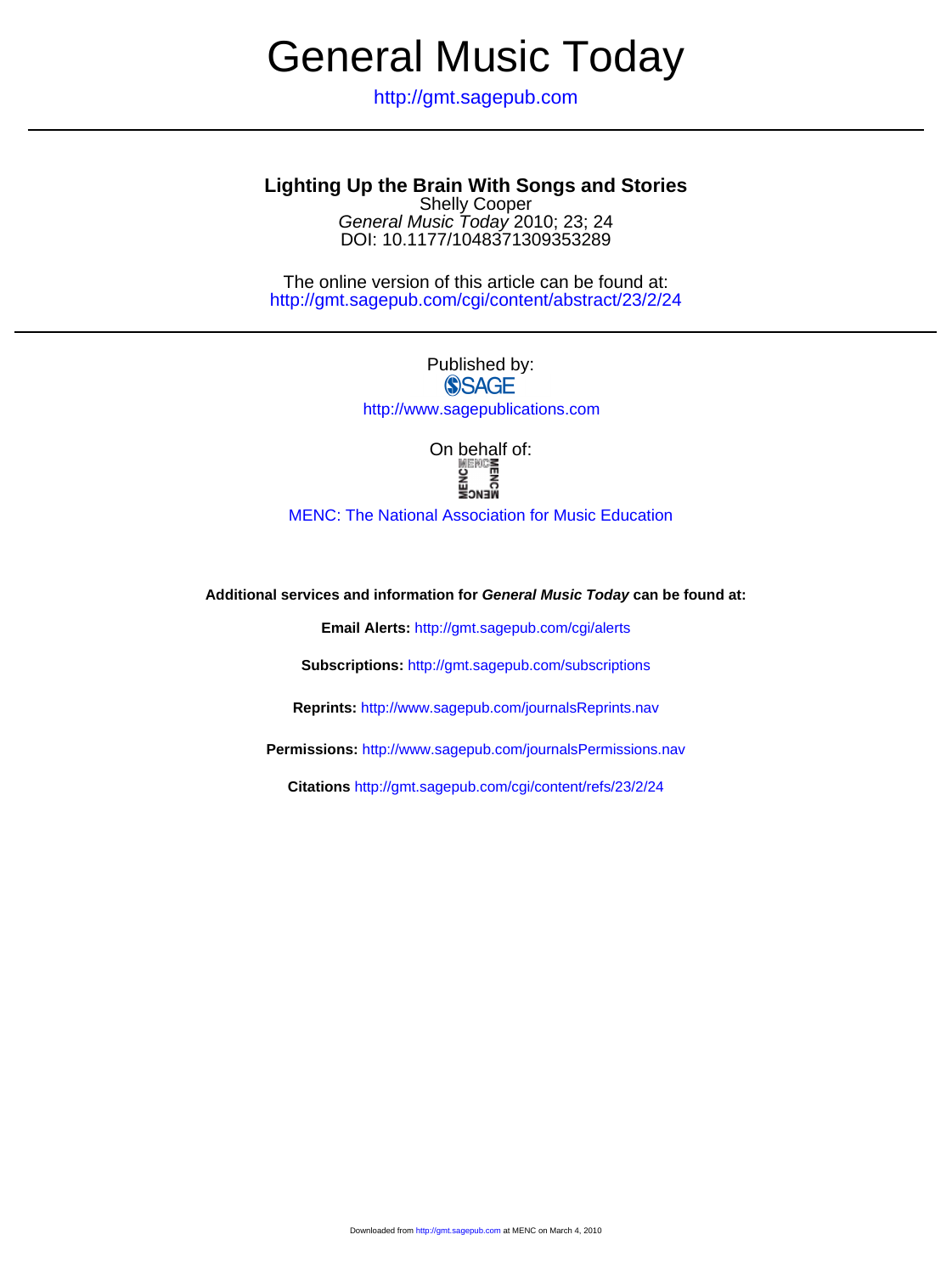# **Lighting Up the Brain With Songs and Stories**

# **Shelly Cooper**

#### **Abstract**

Songs and stories have a strong relationship to each other and have the capacity to boost brain development, increase vocabulary, and promote future academic success. The sounds and foundational structures of reading and singing provide young children with successful pathways for advancing language skills, increasing memory, and promoting emerging literacy. They both provide multiple opportunities for engaging in reciprocal vocalizations while simultaneously immersing children in the structure, rhythms, rhymes, and melodic patterns of language. Brain imaging provides researchers and teachers with evidence the songs and stories can "light up the brain."

#### **Keywords**

songs; stories; brain development; early childhood; emerging literacy

# *Once Upon a Time . . .*

It is likely that the three words "once upon a time" are very familiar, and if prompted to finish the sentence, your imagination could easily create a wonderful, adventurous story. If someone were to stop you on the sidewalk or in the hallway and ask you what songs and stories were your favorites as a child, it is likely that special ones would immediately come to mind. Songs and stories have a strong relationship to each other, to family and cultural traditions, and both promote brain growth. Children (and adults) of all ages can be engaged through songs and stories, have behaviors and moods affected, and creativity inspired, while simultaneously having the budding musician within them nurtured.

# **Connecting With Brain Research**

Scientists and researchers are finding new and innovative ways to explore how children learn. Modern technology now allows for intrauterine photography and brain imagining. There is research in the fields of fetal aural stimulation, audiology, and infant brain response. Studies have shown that infants who received systematic prenatal musical stimulation exhibit "remarkable attention behaviors, imitate accurately sounds made by adults (including nonfamily members), and appear to structure vocalization much earlier than infants who did not have prenatal musical stimulation" (Shetler, 1985, p. 27). Infants wearing event-related potential caps allow scientists glimpses at the way

children's brains process new events and stimuli through sensors on the cap that measure brain changes. Findings from these new types of learning research have identified three basic overarching principles: (a) learning is computational, (b) learning is social, and (c) learning is brain-circuitry driven (Vergano, n.d.). Songs, stories, and storytelling—especially for young children—are social learning environments, and it is the social interaction that promotes bonding between individuals while supporting and extending learning.

Brain development is dependent upon activity and stimulation and some have referred to the infant's brain as an "Unfinished Symphony." Every experience for a baby "excites certain neural circuits and leaves others inactive" (Robinson, 2006, p. 55). Infants and toddlers have "innate capabilities to see and hear patterns" (Vergano, n.d.). As music is constructed through patterns, music educators can reinforce and build upon those capabilities. T. Berry Brazelton, a Harvard professor of pediatrics, posits "the most important reason our brains are not fully formed at birth is that humans are social beings who live and work together in a community" (Robinson, 2006, p. 56). The social community of musicking within a music classroom, preschool, or childcare setting fuels interactions and stimulates learning.

**Corresponding Author:**

Shelly Cooper, University of Arizona, School of Music, PO Box 210004, Tucson, AZ 85721 Email: sccooper@email.arizona.edu



General Music Today 23(2) 24–30 © 2010 MENC: The National Association for Music Education DOI: 10.1177/1048371309353289 http://gmt.sagepub.com

<sup>1</sup> University of Arizona, Tucson, Arizona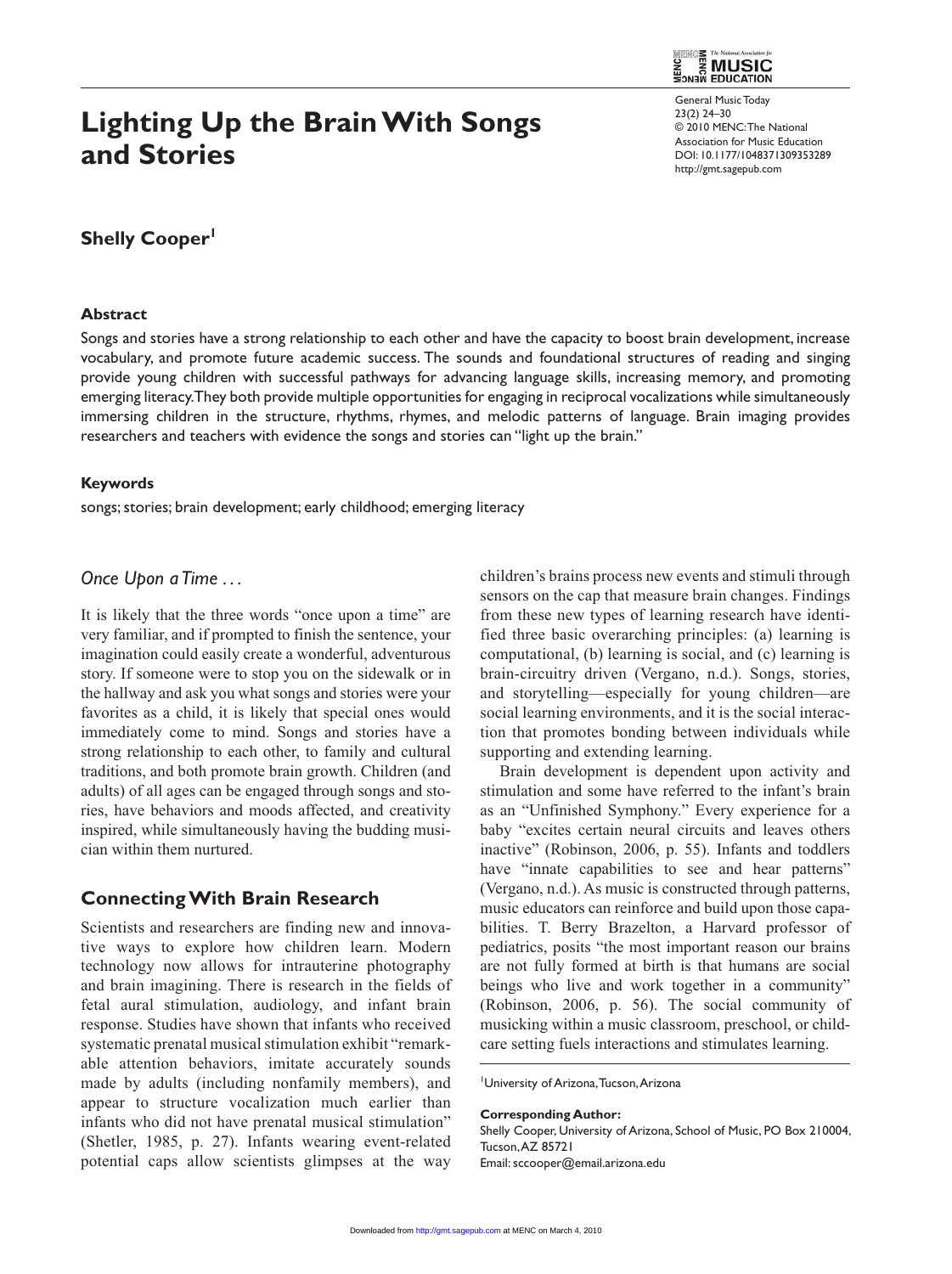

**Figure 1.** A mother singing a book to her child during a preschool music class

### **Similarities Between Songs and Stories**

We share information and ideas through lullabies and literature, emotionally connect with the children involved, and promote emerging literacy. Songs and stories should be a natural part of children's everyday experiences. Children who are immersed in music and language are more prepared to listen, more receptive and alert, and more active in their responses. From the moment children are born, they actively respond to high-pitched voices and variations in pitch. Infants around age 6 months already experiment with different types of sounds and pitches (e.g., loud, soft, high, low) and by 8 to 12 months their sounds start to imitate the tone and variation of "real" speech. Between ages 2 and 3 they have become competent and confident communicators.

"From infants' early interest in and responses to sounds, to toddlers' increasing ability to convey messages through gestures, vocalizations, words, and sentences, we are nurturing this idea of having a conversation with someone" (Birckmayer, Kennedy, & Stonehouse, 2008, p. 27) Similar types of engaged exchanges within music environments can nurture the conventions of "musical conversations." Through the exposure to chants and nursery rhymes, children develop skills in using a wide variety of vocal sounds. Therefore, improvising stories, sounds, and melodies about nursery rhymes become natural extensions within a child's play. Children also improvise original songs and chants to accompany their play and become avid



**Figure 2.** A child singing a book to other children

storytellers. From their daily experiences, young children become "active constructors" of their understandings (Bowman, 2004; Bredekamp & Copple, 1997).

The sounds and foundational structures of reading and singing provide young children with successful pathways for advancing language skills and increasing memory and attention span.

Singing and reading have the capacity to boost brain development, increase vocabulary, and promote future academic success. They both provide multiple opportunities for engaging in reciprocal vocalizations while simultaneously immersing children in the structure, rhythms, rhymes, and melodic patterns of language.

Children's books contain more unique vocabulary words as compared to what children hear in their typical everyday conversations, and "research shows that a love of books is the number-one determinant of future academic success" (Pfaff, 2008, pp. 123-124). Additionally, songs and books provide aural and visual stimulation and their foundational structure of rhythm and rhymes are building blocks for learning and literacy in all content areas. "Children who have lots of experiences with books absorb the rhythms and patterns of language and, at surprising early ages, begin to imitate the language and gestures their caregiver uses while sharing stories, sometimes turning pages and murmuring as they 'read' the pictures" (Birckmayer et al., 2008, p. 45). In addition to pictures, starting at approximately age 15 months, children will begin to notice print and "by 32 months may track across a line of print with a finger or hand while 'verbalizing her memory' of the text" (Schickedanz, 1999, as cited in Brickmayer et al., 2008, p. 45).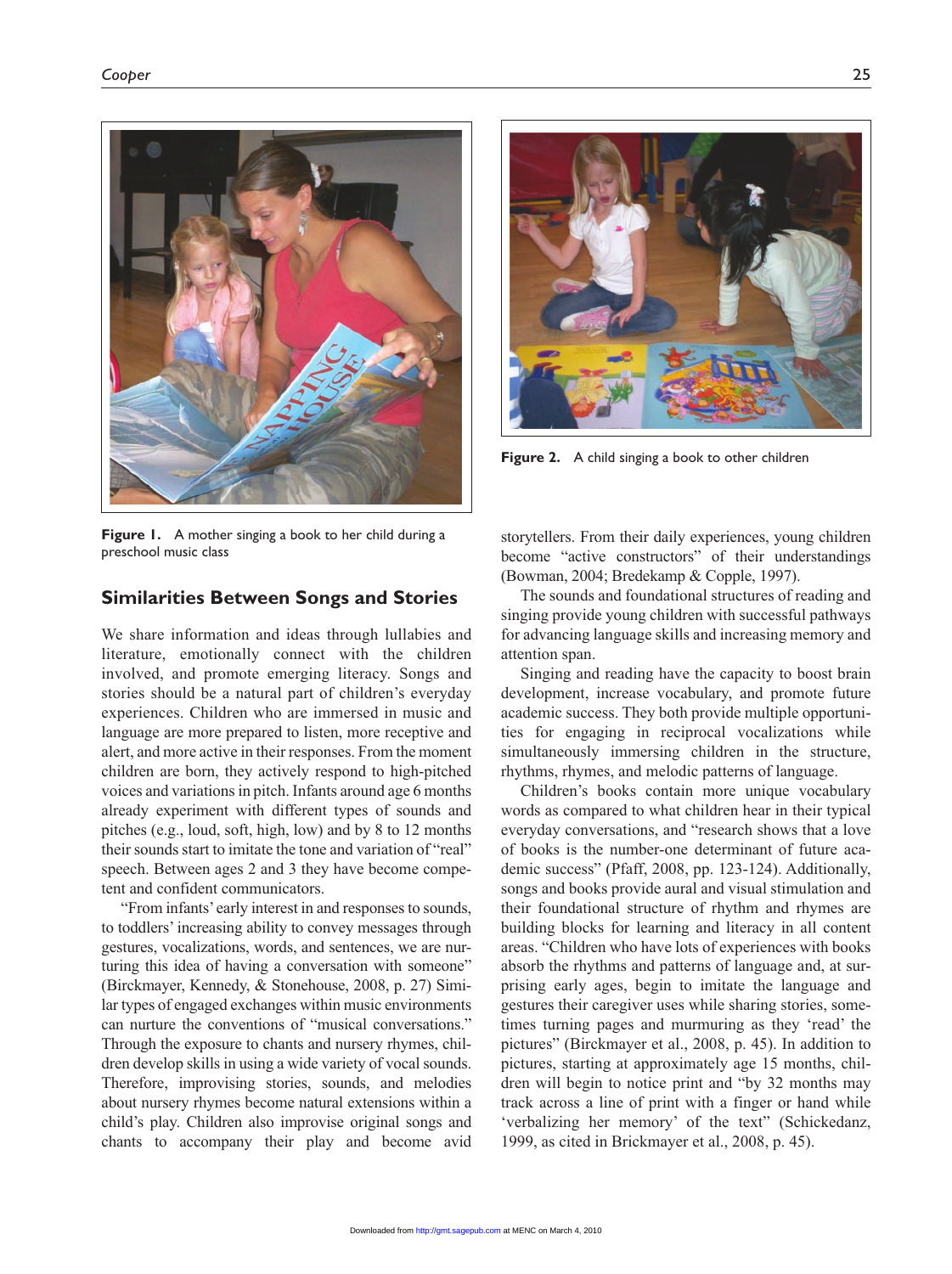

**Figure 3.** Listening to a story with daddy

# **The Reciprocal Process**

Young children's music learning processes are similar to those in language acquisition; therefore, it is important for teachers and parents to combine books and stories as this promotes a reciprocal process of learning for language and music literacy. "Music experiences . . . can help young children learn to listen carefully and selectively, a critical skill for enjoying and learning from stories" (Birckmayer et al., 2008, p. 34). From the moment of birth, children are becoming literate and we want them to become literate in their spoken and written language and the sung and written language of music.

All the strategies that stimulate, sustain, and respond to infants' and toddlers' language development and their participation as listeners, observers, sound makers, singers, and speakers—in short, all the strategies that nurture a love of stories—are also developing their emerging literacy skills. (Birckmayer et al., 2008, p. 117)

Similarly, stories and storytelling experiences can help young children be expressive music makers. It is widely recognized that books can expand young children's budding vocabularies, and likewise songs can do the same. Utilizing the often rhyming, repetitive texts in books, adults can add melodic snippets for specific



**1.** 15-month boy "reading" a book



**2.** 33-month girl "reading/singing" book

repetitive passages to create a "win, win" experience for children.

Good books and stories "grow with children" and can reach multiple age levels. Singing only one snippet of a repetitive phrase can engage the youngest children. For preschool- and school-age children, increase the interaction by adding more singing segments, accompanying with instruments, and dramatizing. Five of my favorite children's literature selections (listed below alphabetically by title) for their engaging repetitive text are (a) *Brown Bear, Brown Bear, What Do You See?* by Bill Martin; (b) *Chugga-Chugga Choo-Choo*, by Kevin Lewis; (c) *Goodnight Gorilla*, by Peggy Rathmann; (d) *Not the Hippopotamus*, by Sandra Boynton; and (e) *What Shall We Do With the Boo-Hoo Baby?* by Cressida Cowell.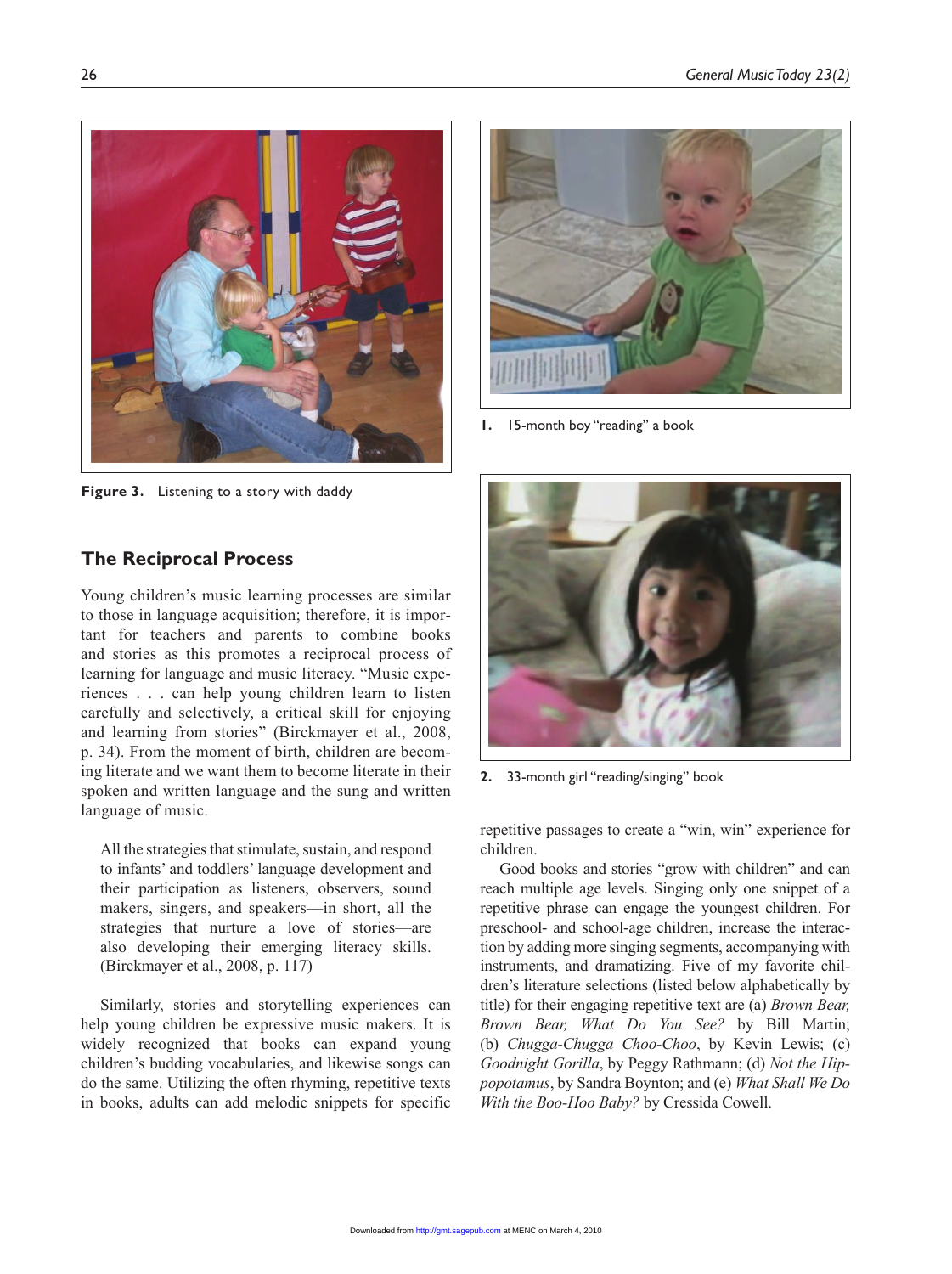

**Figure 4.** Children embracing music making

# **Selecting Stories**

Music teachers make numerous decisions as to the song repertoire to introduce in their classrooms. The number of children's books available can create an equally daunting task for music educators seeking to choose appropriate titles for incorporating within their classrooms. The list below—not by any means to be considered exhaustive highlights items to consider when choosing a book for integration with music:

- Segments where words are predictably repeated throughout the text (repeated patterns lend themselves to instrumental accompaniment)
- Books that contain echoing phrases
- Books that contain illustrated folk songs or explanations of a musical style or form
- The lyricism of the author's words or the rhythm of the text (rhythmic cadence)
- Books that reinforce steady beat and/or vocal inflection
- Books that contain participation opportunities
- Books that lend themselves to incorporate movement
- Books that lend themselves to incorporate instruments or found sounds
- Books that reinforce singing
- Books that reinforce specific music skills and/or concepts (e.g., music terminology included within text)
- Books that when read with recorded background accompaniment enhance the story's mood and/ or integrate within a thematic unit
- Books that are appropriate length for the students' ages
- Books that present familiar subjects/topics
- Books that respect diversity and do not portray stereotypes or bias

Another important consideration is a book's illustrations. Jalongo (2004) identifies the illustrations as the "heart of a picture book" and posits highquality illustrations and photographs enhance the likelihood that the book will be more appealing to both children and adults.

Remember to repeat stories and songs multiple times over varying time periods. Children desire repetition and this desire ". . . which is valuable for building vocabulary and developing language skills, shows that children are engaged" (Birckmayer et al., 2008, p. 73). The best compliment an adult can hear upon finishing a book is the children's excited uttering of "again, again." (See the sample lesson for suggested teaching strategies of combining folksongs and stories.)

# *The End . . .*

Psychologists, neuroscientists, roboticists, and music teachers are all interested in learning how brains grow, map, and form connections. Brain imaging provides researchers and teachers with evidence the songs and stories can "light up the brain." "The newborn has a superactive brain and is primed to learn" (Robinson, 2006, p. 55). Music educators can build upon that "primed" brain and enhance children's learning and enjoyment by engaging students in a variety of songs and stories within their daily activities.

Author Arnold Zable (2002) wrote, "Whether young or old, stories connect us and add meaning to our lives. We tell stories because we must. Stories are what make us human." As music educators, we also understand that whether young or old, singing connects us and adds meaning to our lives. We sing because we must. Singing is what makes us human. Share your passion and nurture the children's passion, by giving them the lasting gift of lullabies and literature.

Young children who are given the gift of stories [and songs], who learn to love them from an early age and enjoy their endless benefits, have received a gift that will last a lifetime, one that provides pleasure in the present and limitless possibilities for the future. It is a gift that is ours to give. (Birckmayer et al., 2008, p. 118)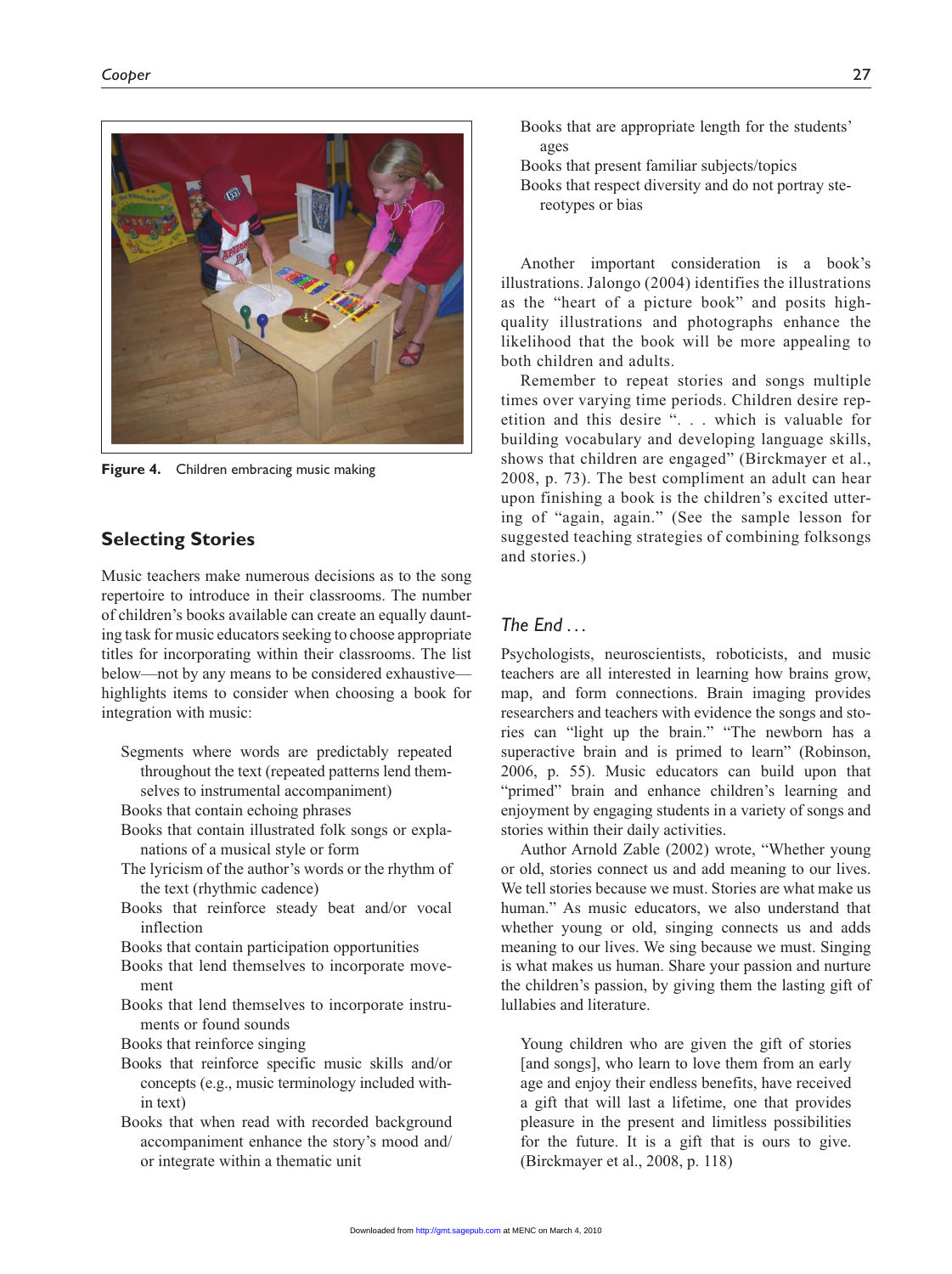# **Appendix**

# **Lesson 1: Combining Lullabies and Literature through a Connecting Theme**

*Grade Level: K-2*

Songs:

"Lullaby My Jamie" (Latvian Lullaby) "What'll We Do With the Baby?" "What Shall We Do With a Drunken Sailor?"

Book:

*What Shall We Do with the Boo Hoo Baby*, by Cressida Cowell

Selected Skills

Steady beat, singing, vocal exploration, playing instruments, bordun

Primary Focus:

- While teacher hums melody for "Lullaby My Jamie," have students gently rock side-to-side matching the beat. Teacher then sings text for English verse 1 multiple times.
- Teacher models bordun of "sleep, softly sleep" (tam, ta, ti, tam, rest) by patting lightly on knees while whispering the words.
- • Assign a small group of children to pat and whisper bordun; assign another small group to snap on the rest. Perform bordun while teacher and other children sing melody.
- Transfer pat to barred instruments (E, B) and snap to triangle or finger cymbals; perform.



# **Figure 5.**

Lullaby My Jamie

| Latvian           | English - Verse 1        | English - Verse 2               |
|-------------------|--------------------------|---------------------------------|
| Aija, Ancit, Aija | Lullaby my Jamie         | Snow white lambs for Jamie,     |
| Saldā miedziņā    | Softly sleep, my child.  | All kinds for your own.         |
| Māsiņatevi šūpos  | Sister rocks you gently, | Curly, bob-tailed, long-tailed, |
| Vieglām rociņām   | Soft her hands and mild. | When a man you're grown.        |

Add: Bordun (E,B) using words "sleep, softly sleep" followed by one light tap on triangle.

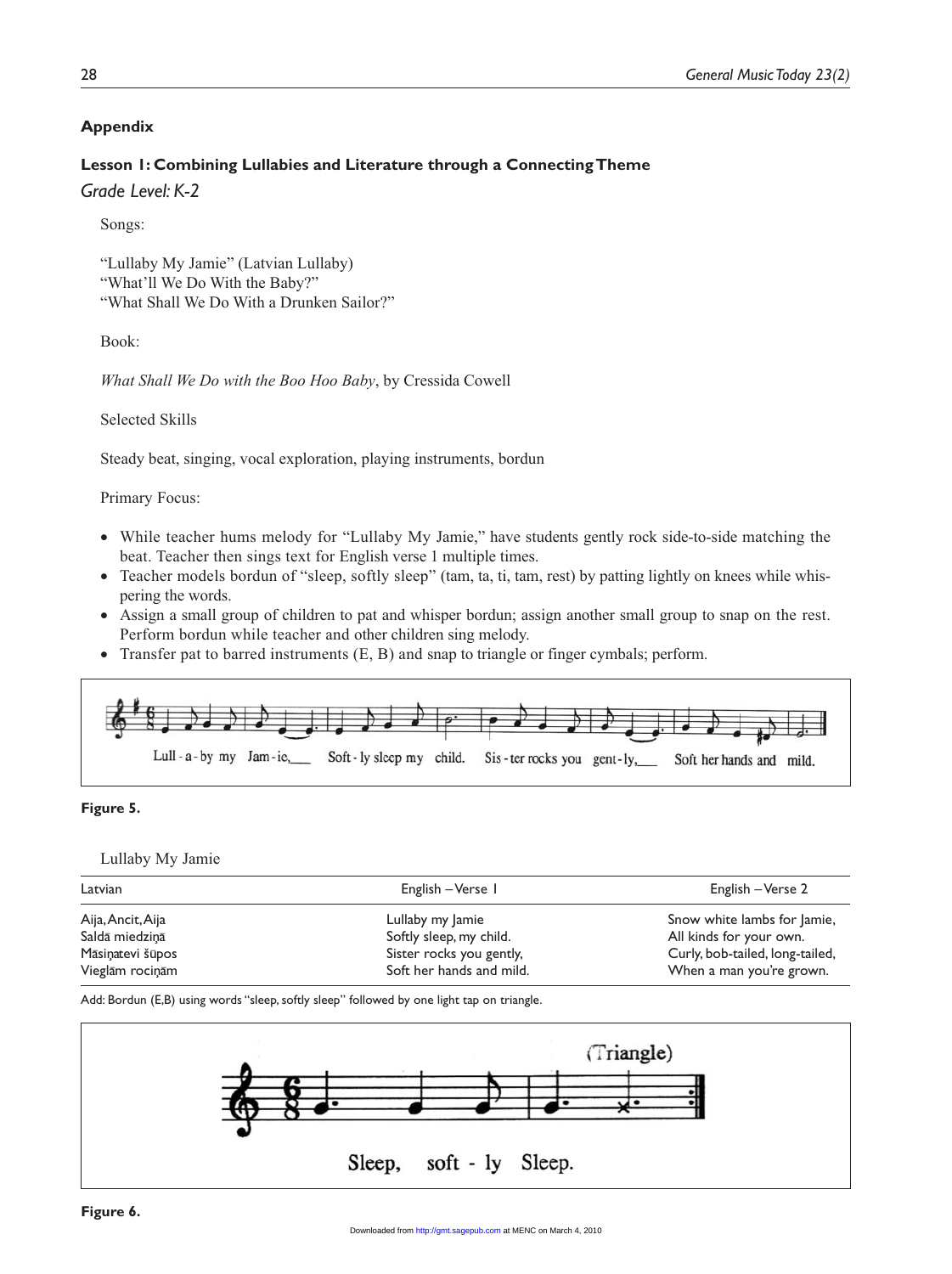Change of Pace:

*What'll We Do With the Baby?*





Strategies for Teaching the Song: Ask Students:

- What is the question in the song? (What'll we do with the baby?)
- How many times is it asked? (3)
- What is the answer to the question? (Wrap it up in calico)
- Where is the baby going to go? (To its Pappy-o)
- What's another name for "pappy-o"? (Daddy)

Accompanying Activity for "What'll We Do With the Baby?"

Child walks around circle with cloth/quilt. On the words "wrap it up," the child puts the cloth around the shoulders of a student in the circle and gently rocks the student back-n-forth. On "send it to its pappy-o," the child who was rocked stands up and becomes the next one to walk around the circle.

#### Secondary Focus:

- Show children the cover of the book *What Shall We Do With the Boo Hoo Baby* and ask "What do you think this book will be about?"
- Share with children that the animals don't know what to do with the baby because the baby only says "Boo hoo." Have children explore different ways to say "boo hoo."
- Sing the melody of the folk song "Drunken Sailor," but substitute original song lyrics to the text of the book title, "What Shall We Do with the Boo-Hoo baby?"
- While reading the book with the children, encourage them to add the various animal sounds. A strategy that works well is to have the children say lines from the text in "animal language" (e.g., "Put him to bed" said with "quacking," "barking," etc.)
- The last page shows the baby awake. Ask the children, "If the baby doesn't have anyone to play with, what do you think it will do?" As the children chime in "boo-hoo," it allows a smooth transition into singing the song a final time.